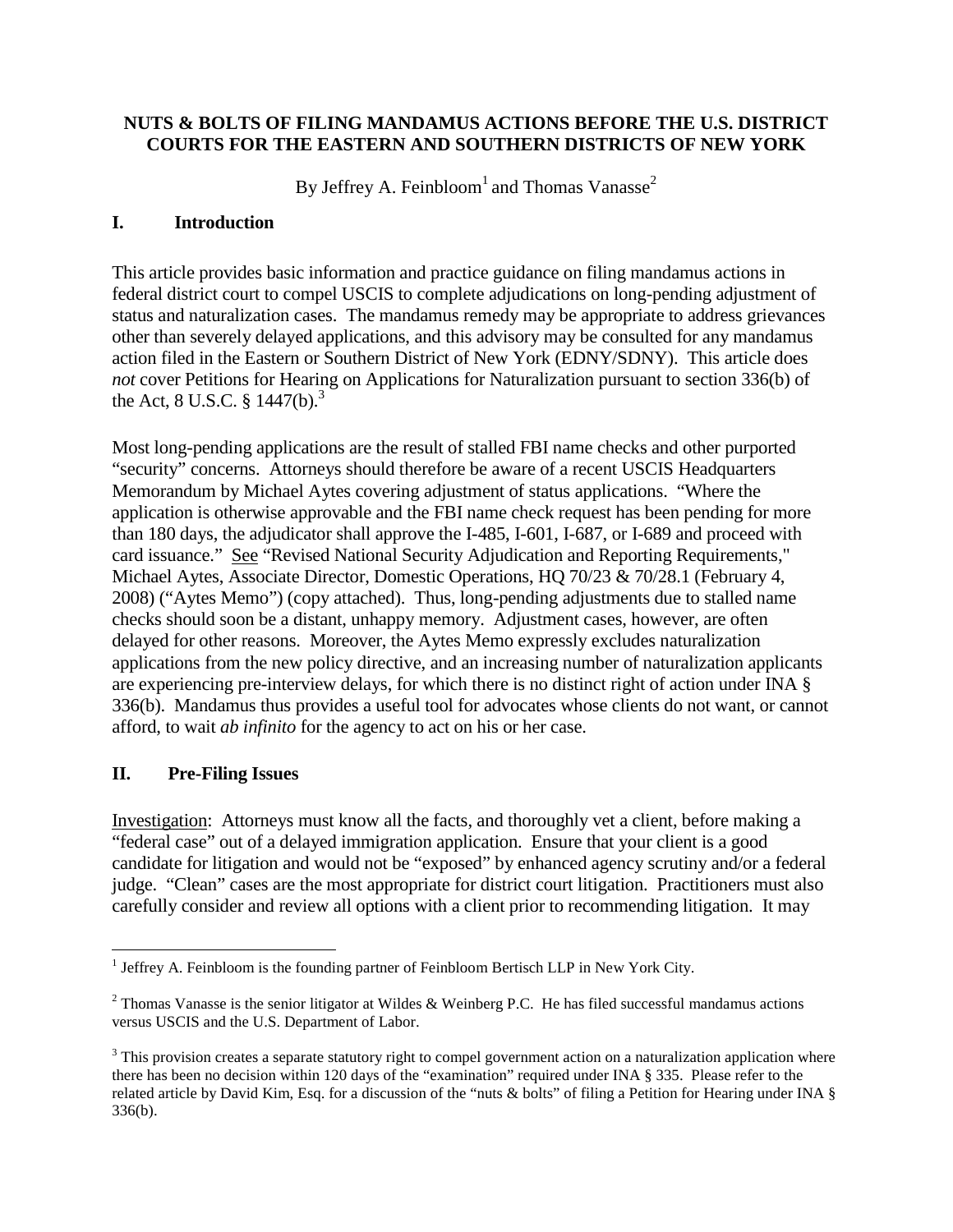be prudent to have your client execute a Release, or an acknowledgment that you have advised the client of the potential risks associated with litigation, prior to commencing an action.

Theoryof the Case: Practitioners must develop a strong legal theory of the case.<sup>4</sup> In addition to being aware of all the facts, you must know the law. Three elements must be established in order to succeed on a mandamus claim: (i) Plaintiff must have a "clear right" to the relief requested; (ii) the agency must have a "non-discretionary duty" to act and have failed to perform such duty within a reasonable period of time; and (iii) there must be no other adequate remedy available.<sup>[5](#page-1-1)</sup> While the first two prongs are distinct, they are often interchangeable in the context of mandamus/"delay" litigation. As a general rule, the requisite criteria are satisfied in connection with long-delayed applications for adjustment and naturalization.<sup>[6](#page-1-2)</sup>

Exhaustion/Due Diligence: While the doctrine of "exhaustion" does not apply *per se* in the mandamus context, mandamus requires the agency's failure to act within a "reasonable" period of time. Counsel should create a record of diligence before the agency to demonstrate the unreasonable nature of the contested action/inaction. Prior to alleging, in good faith, that judicial intervention is necessary because no other adequate remedy is available -- one of the three elements required to prevail -- counsel should be able to establish that the client has effectively exhausted his/her administrative remedies by attempting to have the case resolved at the agency level. It is thus advisable to submit at least one written status inquiry to the SDAO or Section Chief prior to instituting an action. Attorneys should follow appropriate escalation procedures in submitting inquiries to USCIS. It is also good practice to advise your client to contact his or her member of congress to request a congressional inquiry and to document these efforts. Although responses to congressional inquiries tend to yield boilerplate responses, such as your case "remains pending security clearance," congressional offices have unique access to the agency. Congressional liaison is also a component of creating a diligent record prior to seeking the Court's intervention.

Rules: All federal court cases, including mandamus actions, are governed by the Federal Rules of Civil Procedure. Practitioners should also obtain, and consult, the Local Rules of the district court where you intend to file your action. The Southern and Eastern Districts of New York follow the same local rules, which can be accessed online. The website for the Eastern District is: <http://www.nyed.uscourts.gov>. The website for the Southern District is: [http://www.nysd.uscourts.gov.](http://www.nysd.uscourts.gov)

<span id="page-1-0"></span><sup>4</sup> The American Immigration Law Foundation has a Practice Advisory entitled, "MANDAMUS ACTIONS: AVOIDING DISMISSAL AND PROVING THE CASE," which is available on http://www.ailf.org/lac/lac\_pa\_081505.pdf and "MANDAMUS JURISDICTION OVER DELAYED APPLICATIONS: RESPONDING TO THE GOVERNMENT'S MOTION TO DISMISS," found at http://www.ailf.org/lac/mandamus-jurisdiction9-24-07%20PA.pdf. Another solid resource is Robert Paw's book entitled "LITIGATING CASES IN FEDERAL COURT," published by AILA in 2007.

<span id="page-1-1"></span> $^5$  <u>Iddir v. INS</u>, 301 F.3d 492, 499 (7<sup>th</sup> Cir. 2002).

<span id="page-1-2"></span> $6$  Please refer to the accompanying article by H. Raymond Fasano, Esq. for a survey of district court cases involving mandamus claims.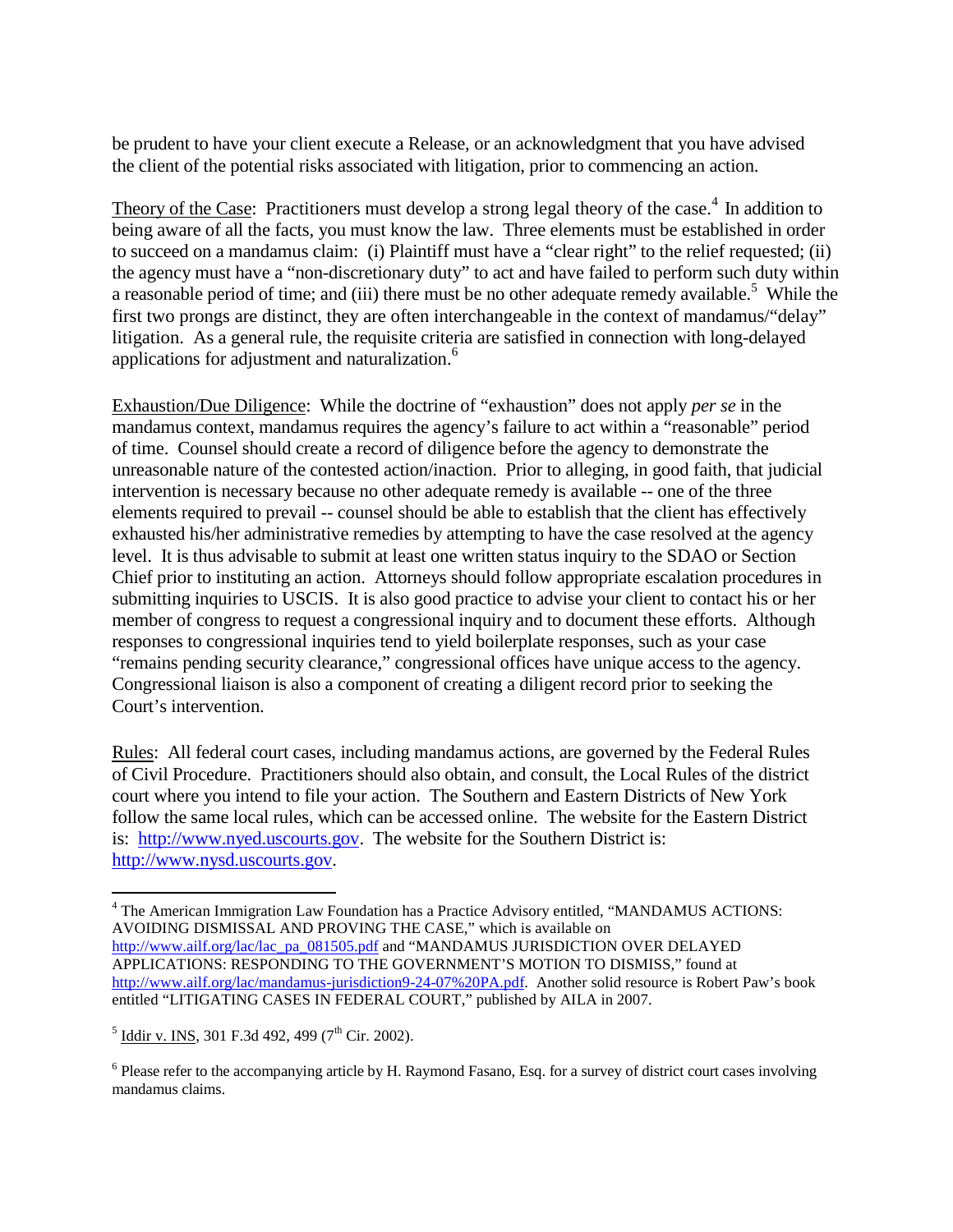Admission: Local Rule 1.3/"Admission to the Bar" governs admission to both EDNY and SDNY. Attorneys must be admitted to practice before the district court where the action will be filed. If you are not admitted to practice before the court, then you will need to apply for admission *pro hac vice* and adhere carefully to the Local Rules. Many out of state district courts require that you have designated local counsel in their districts for the purpose of accepting service of documents. In most cases, you will be able to file your district court action concurrently with an application for *pro hac vice* admission. You must consult the Local Rules or call the court clerk.

Location of Courts: The Southern District of New York is located at 500 Pearl Street, New York, NY 10007. This is near Foley Square, behind 26 Federal Plaza. The clerk's office is on the first floor in Room 120. The Eastern District of New York is located at 225 Cadman Plaza East, Brooklyn, NY 11201. It is located near the Brooklyn Bridge and the court's website provides directions.

### **III. Special Issues Relating to Naturalization Cases**

"Lawfully" Admitted for Permanent Residence: A threshold requirement for naturalization is the lawful nature of your client's LPR status.<sup>[7](#page-2-0)</sup> It is impossible to over-emphasize the importance of ensuring the lawfulness of your client's resident status prior to commencing and/or pursuing a mandamus action in the naturalization context. The enhanced agency scrutiny of a federal court action could result in tragic consequences for your client(s), including removal, if his/her LPR status may be deemed unlawful (for any number of reasons). It is thus critical to conduct a thorough investigation of the facts and law surrounding your client's naturalization application prior to instituting litigation (see Section II herein).

Distinct Statutory Provisions: Although causes of action under the mandamus statute may be materially identical whether you have an adjustment or naturalization case, the underlying statutory and regulatory provisions giving rise to the agency's non-discretionary duty to act are distinct. Adjustment of status is governed under Title II of the INA, whereas naturalization is governed by Title III. Accordingly, you want to be sure to cite the correct statutory provisions in your Complaint as well as any Brief of Memorandum of Law filed with the Court.

The Aytes Memo: As set forth in the Introduction to this article, the Aytes Memo (attached) expressly excludes applications for naturalization from the revised national security policy with regard to the adjudication of applications pending FBI name checks. The agency, therefore, will almost certainly argue that national security concerns override any mandatory duty to adjudicate N–400 applications within a reasonable period of time, or that any delays attributable to national security are reasonable as a matter of law. You should therefore be prepared to effectively counter these arguments.<sup>[8](#page-2-1)</sup>

<span id="page-2-1"></span><span id="page-2-0"></span> $^7$  INA § 316(a)(1).

<sup>&</sup>lt;sup>8</sup> The Center for Human Rights and Global Justice at the NYU School of Law (CHRGJ) recently published a report entitled, "Americans on Hold: Profiling, Citizenship, and the 'War on Terror'" (2007), which contains some outstanding research and policy considerations countering the government's purported justification for delayed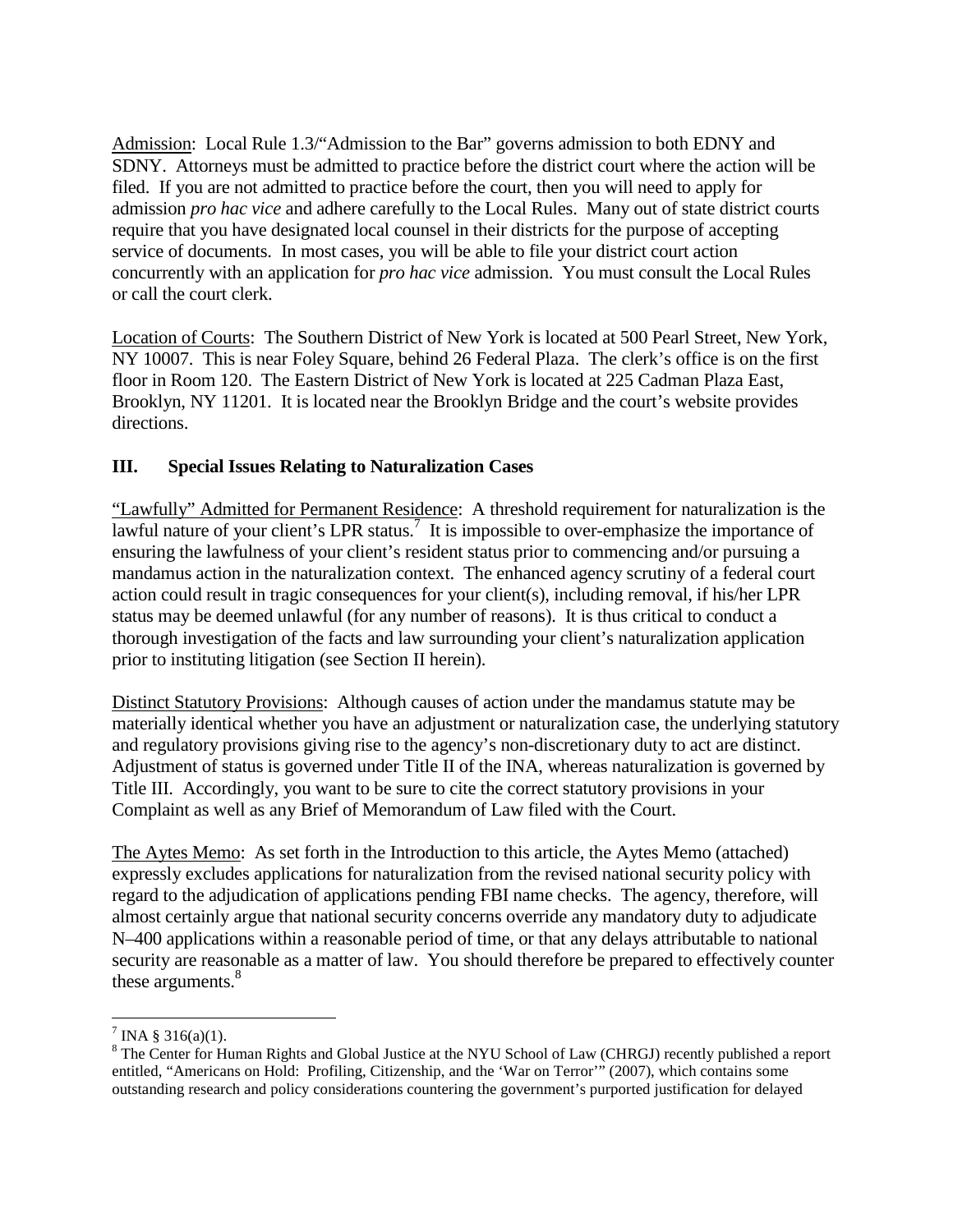#### **IV. Commencement of the Action**

Venue: Venue for a mandamus action may be in any judicial district in which the plaintiff resides.<sup>[9](#page-3-0)</sup> Venue could also be in any judicial district in which the defendant "resides" in which a substantial part of the events or omissions giving rise to the claim occurred.<sup>[10](#page-3-1)</sup> This would be the judicial district of the local USCIS office.

Fees: The filing fee to commence a District Court action is \$350.00. Complaints may be accompanied by an application *in forma pauperis* if the plaintiff is unable to pay the filing fee. The attorney admission fee is \$185.00.

Parties: The named defendants should include the local District Director if it is a local district case. In New York, this would be Andrea Quarantillo, as Director, New York District, United States Citizenship and Immigration Services. You could also include Emilio T. Gonzales, as Director, United States Citizenship and Immigration Services; Michael Chertoff, Secretary, Department of Homeland Security. Naming either of these individuals in their official capacity should suffice. In appropriate cases -- i.e. where you have been notified by USCIS, or you have good reason to believe, that the basis for the delay is a stalled FBI name check -- you should also name Robert S. Mueller, III, as Director, Federal Bureau of Investigations.<sup>[11](#page-3-2)</sup>

Forms to be Filed: Civil Cover Sheet; Summons ("original" plus 3 copies); and Complaint (original plus 3 copies). The Civil Cover Sheet and Summons may be downloaded from the court's website. Hard copies with filing fee (currently \$350) may be mailed to the Court Clerk or personally delivered. If you file by mail you should include a return envelope for a filestamped and dated copy of the Summons & Complaint with docket number.

Contents of the Complaint [samples attached]:

- Introduction: You should have a brief Introduction describing the case and the relief you are seeking.
- Jurisdiction: You must set forth the jurisdictional basis for the action. You may allege subject matter jurisdiction under the mandamus statute, 28 U.S.C. § 1361. You may also allege subject matter jurisdiction under the Federal Question Statute, 28 U.S.C. § 1331.

<span id="page-3-0"></span> $9$  8 U.S.C. §1447(b).

<span id="page-3-1"></span> $^{10}$  28 U.S.C. § 1391(e).

<span id="page-3-2"></span> $11$  The American Immigration Law Foundation has a Practice Advisory entitled, "Whom to Sue and Whom to Serve in Immigration-Related District Court Litigation" found at http://www.ailf.org/lac/lac\_pa\_040706.pdf.

naturalization adjudications. A copy of the report is attached to this article. Practitioners could, and should, incorporate this material, particularly Chapter VII.C, into any Brief or oral argument before the court. A documentary film based on the manuscript is currently in production. To contribute, support and/or get involved with this project, please visit www.chrgj.org or send an email to aohihrc@nyu.edu.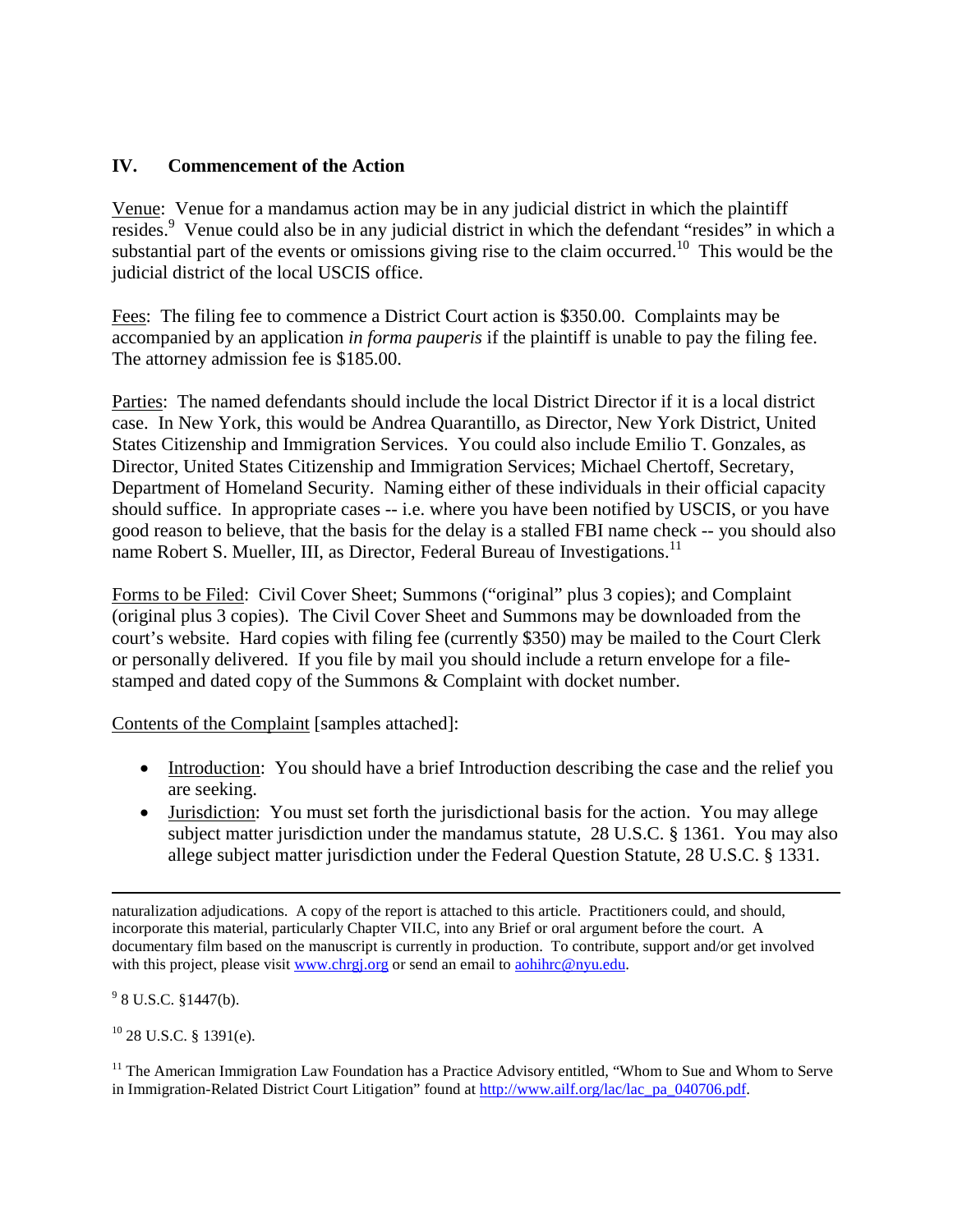The court has jurisdiction over the mandamus action under 28 U.S.C. §1331 because it arises under the Administrative Procedure Act ("APA")(5U.S.C.§§702 and 704), and under the INA and regulations implementing it (title 8 of the C.F.R.). In a mandamus only suit it is best to include all these jurisdictional grounds.

- Venue: Venue of the action is proper under 28 U.S.C.§ 1391(e)(3) because Plaintiff resides in the judicial district, and no real property is involved in the action.
- Parties: You should describe the parties involved in the action including your client, the plaintiff and all of the named defendants above.
- Facts: Detailed factual allegations include biographical facts of the plaintiff. You should detail the date of filing of the immigration petition as well as the date and outcome of any USCIS interview. A detailed rendition of all the post-interview inquiries with immigration should also be included. Include the initial filing receipt, interview notice, USCIS responses to inquires and inquiries as exhibits.
- Cause(s) of Action: You will need to state that your client is fully eligible for the relief sought. You will have to make clear that the Immigration Service had a duty to act on your client's application and that the Agency has failed to act within a reasonable time period. You must indicate that the client has exhausted any administrative remedies that may have existed.
- Prayer for Relief: Ask the court to assume jurisdiction and to compel the immigration service to perform their duty to adjudicate the long-delayed application. Ask the court to grant attorney's fees and costs under the Equal Access to Justice Act.

## **V. Post-Filing Requirements**

Summons & Complaint: Within 24 hours of commencing an action, plaintiffs are required to convert the Summons and Complaint into PDF documents and email them as attachments to: case openings@nysd.uscourts.gov.<sup>[12](#page-4-0)</sup> The Eastern District does this on your behalf, so the rule applies only in the Southern District. When sending the email to SDNY, the subject line of the email and the file name of the PDF document should list only the case number followed by the document description (e.g. "Re: 01cv1234-complaint). Note that you do not need access to ECF to comply with this procedure. Once the case is docketed and assigned to a judge, the Court will typically provide a copy of the individual judge's rules; if not, you should endeavor to obtain a copy yourself.

ECF: Electronic case filing (ECF) is required in both EDNY and SDNY. Counsel must register with the court's ECF system as soon as time permits following commencement of the action, if not already registered. Recognize that the ECF system is not the PACER system. Even if you already have a PACER password, you must obtain a new password for each district court's ECF system in order to electronically file documents in that court. Following commencement of the action in the traditional manner, everything is filed and docketed through ECF.

<span id="page-4-0"></span> $^{12}$  3<sup>rd</sup> Amended Instructions for Filing an Electronic Case or Appeal, www.nysd.uscourts.gov.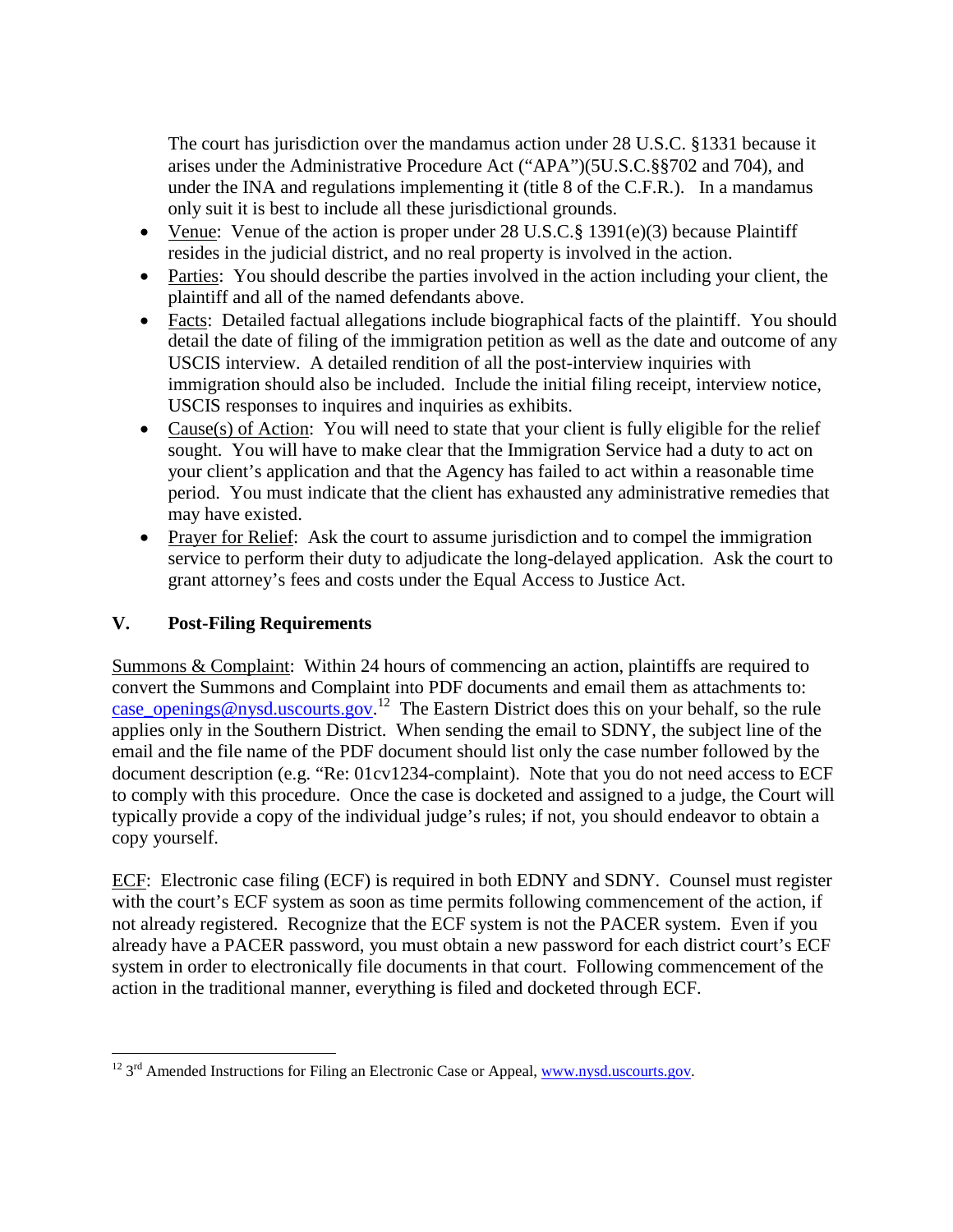Service of Process: Service is governed by Rule 4(i) of the Federal Rules of Civil Procedure. You must serve all of the named defendants, along with the U.S. Attorney's office with jurisdiction over the district where suit is filed, as well as the U.S. Attorney General.<sup>[13](#page-5-0)</sup> If you serve the local U.S. attorney's office by mail, the package should be addressed to "Civil Process Clerk at the Office of the United States Attorney". You also need to serve the Office of General Counsel, U.S. Department of Homeland Security, Washington DC 20528, although the failure to do so does not appear to render service defective.<sup>[14](#page-5-1)</sup>

File the affidavit of service for the initiating document on the ECF system (do not send by email), then file the Affidavit (or Acknowledgment) of Service with the Summons attached in the traditional manner, on paper with the court clerk. All subsequent documents, including the Defendant's Answer, *must be filed electronically* on the ECF system at ecf.nysd.uscourts.gov for SDNY or ecf.nyed.uscourts.gov for EDNY.

Upon commencement of the action, the Court will send confirmation of filing via email as well as notification through the ECF system. You are responsible for monitoring the docket on your case through ECF. The court may call or send you emails regarding any filing requirements or scheduled judicial conferences, but not always. All announcements, including court Orders, are docketed through the ECF system.

Agency Reply: Defendant(s) will be represented either by an Assistant United States Attorney (AUSA) from the Southern or Eastern District, which is part of the Department of Justice, or by a "Special" AUSA that is actually housed with DHS/ICE. The agency has sixty (60) days to file an Answer or otherwise respond to the complaint.<sup>[15](#page-5-2)</sup>

#### **VI. Exploring an Early Resolution/Settlement**

Many cases are resolved before the agency, and thereby rendered moot, prior to the filing of responsive papers. If you have a strong case, the AUSA will generally work with agency to get case resolved without expending too much time/energy/resources. Litigation is often the most effective means of focusing the attention of USCIS supervisory personnel to act on your client's case. To this end, it may be in your client's best interest to consent to multiple extension requests, but do so strategically and keep pressure on the agency to resolve the case in your favor.

The AUSA or SAUSA will typically contact counsel and request an extension if the matter cannot be resolved or "mooted" within the 60-day period. It is generally good practice to consent to at least one extension. This maintains a good working relationship with the AUSA,

<span id="page-5-0"></span><sup>&</sup>lt;sup>13</sup> FRCP Rule  $4(i)(1)(A)$ .

<span id="page-5-1"></span> $14$  See 6 C.F.R. §5.42(a).

<span id="page-5-2"></span><sup>&</sup>lt;sup>15</sup> FRCP Rule  $12(a)(3)$ .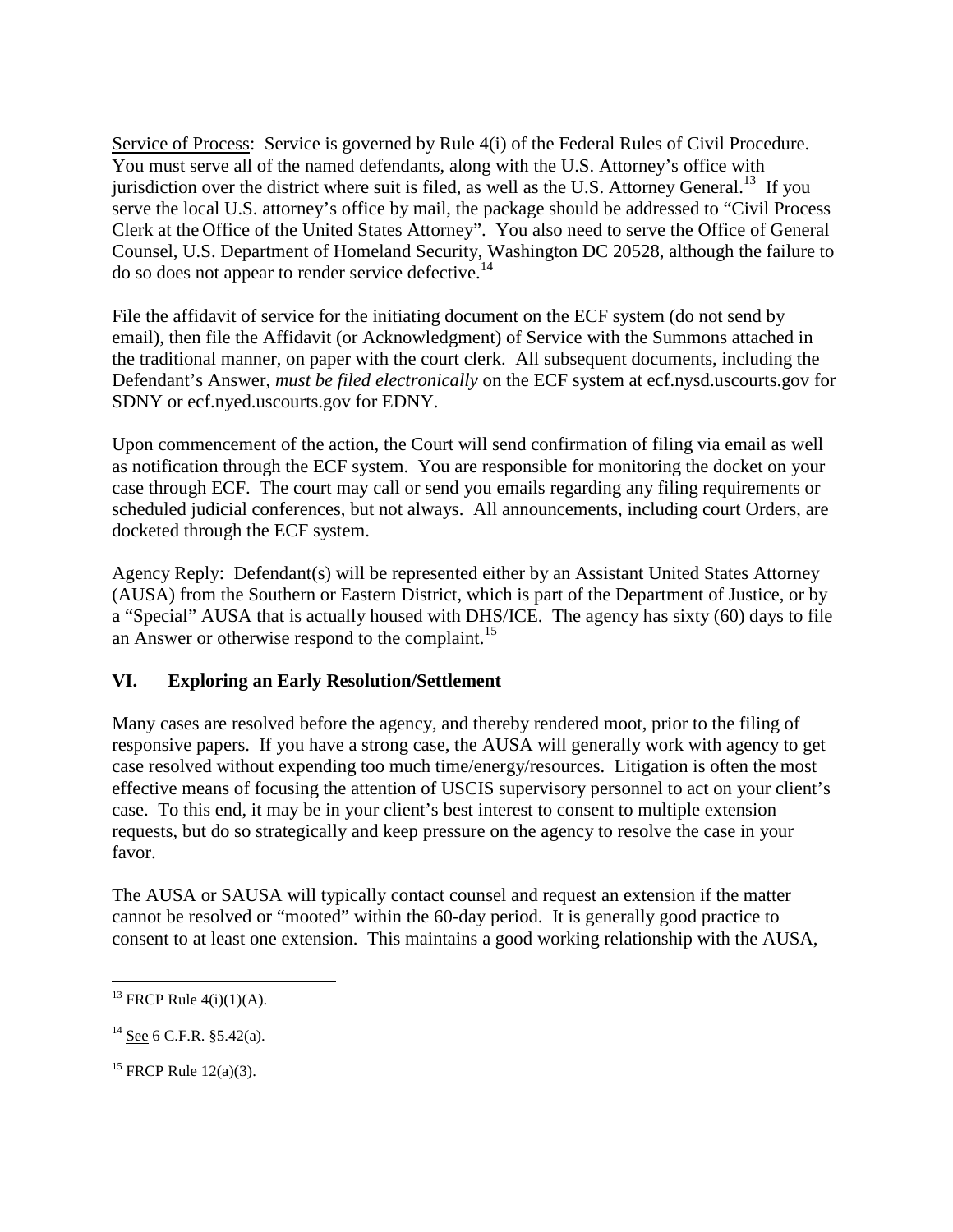with whom you may litigate many future cases, and it also allows the bureaucratic octopus to feed. A good AUSA wants to clear his/her docket of as many cases as possible and will often be an ally in terms of liaising with the agency (his/her client) and moving the matter towards adjudication, which is the stated goal of mandamus litigation, and hopefully a favorable resolution. Be sure to keep your eye on the prize. Prior to consenting to any extensions, inquire regarding the status of the underlying application as well as what steps, if any, the agency is taking to resolve the matter. Try to obtain as much information as possible, including tangible representations from the AUSA (if possible) in exchange for your consent to any extension(s), akin to a *quid pro quo*.

If the case cannot settle before it is time for the agency to respond, then the AUSA will file either an Answer (if it perceives the case to have merit) or a Motion to Dismiss (if it deems the case without merit).

# **VII. Judicial Conference**

Upon the filing of an Answer, it is good practice to immediately request a pre-trial/status conference with court in order to move the case forward. This is typically accomplished informally by telephone call to chambers (scheduling with law secretary or clerk) or by written request, although you should consult the individual judge's rules regarding the scheduling of such a conference. Prior to the conference, you should contact the AUSA and attempt to work through any discovery issues.

The conference will be held either in the courtroom or in chambers. Be prepared! Many of these conferences are held on the record and some even turn into mini-hearings on the merits of the case. You may be compelled to stand at bar and argue various issues before the court. The judge may not know a great deal about immigration law, and has only your Complaint and the government's answer to review, so you should be prepared to formally address the court and advocate your position. Know beforehand what you want to get out of the conference, i.e. what interim "relief" you are seeking. More often than not, these conferences are purely procedural, where the judge will hear briefly from both sides and try to bring the parties towards a resolution. Following the initial conference, the Judge may issue a scheduling order with mandatory deadlinesfor each stage of the case[.](#page-6-0)<sup>16</sup>

## **VIII. Motion Practice**

In lieu of an Answer, the government may file a Motion to Dismiss or Motion for Summary Judgment. You will have the opportunity to defend against these motions, and you could win your case at this juncture if there are no factual issues.

In the event of factual disputes, you will be able to present evidence at a hearing. In the mandamus context, cases rarely involve factual disputes, so to the extent the agency elects to

<span id="page-6-0"></span> $16$  FRCP 16(b).